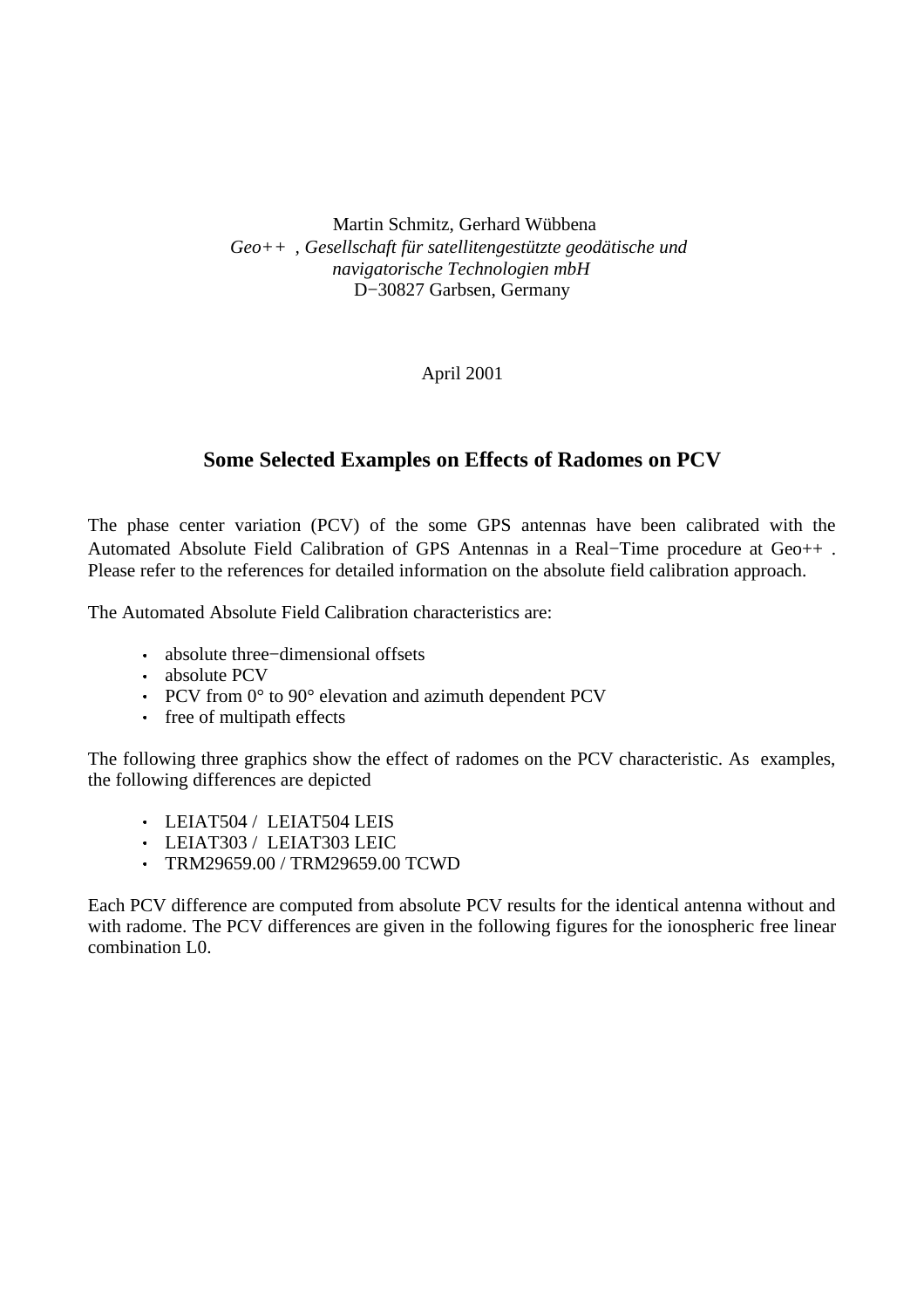

*Fig. 1: Difference absolute L0 PCV LEIAT504 without and with LEIS*



*and with Dome LEIC (from 90° to 0° elevation)*



*Fig. 3: Difference absolute L0 PCV TRM29659.00 without and with TCWD*

The above graphics are extracted from Schmitz, M. (2001).

## **References**

Most of the references are available for download at http://www.geopp.de.

- IfE, Geo++ (2000): *AOAD/M\_T Choke Ring Antenna Absolute Phase Center Variations, Results of Absolute PCV Field Calibrations at IfE and Geo++ .* Internet Publication compiled by F. Menge and M. Schmitz, world wide web (WWW): http://www.ife.uni−hannover.de/~web/AOA\_DM\_T.
- Menge, F., G. Seeber, C. Völksen, G. Wübbena, M. Schmitz (1998): *Results of Absolute Field Calibration* of GPS Antenna PCV. Proceedings of the 11<sup>th</sup> International Technical Meeting of the Satellite Division of the Institute of Navigation, ION GPS−98, Nashville, Tennessee, USA, September 15−18, 1998.